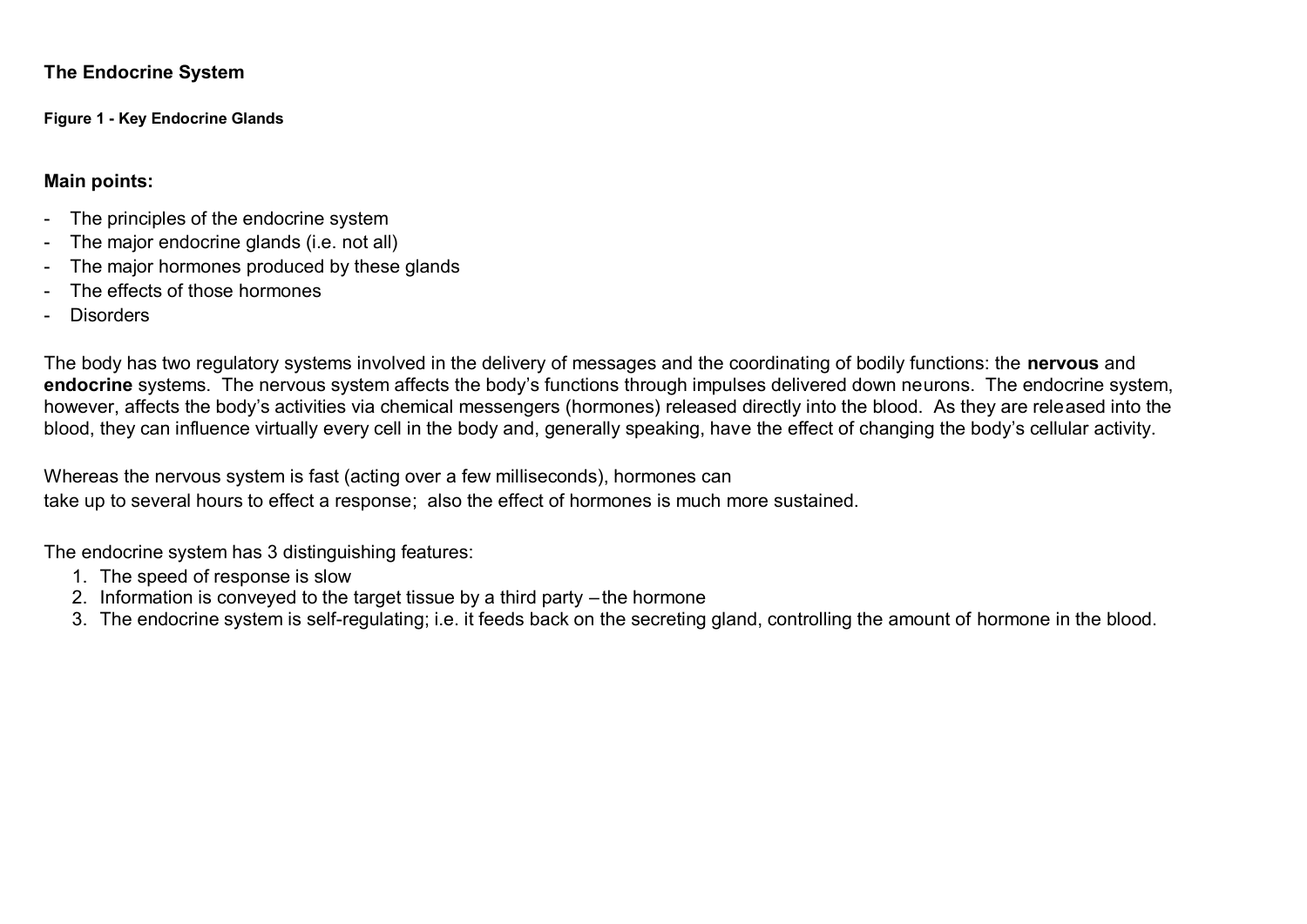The endocrine glands are:

- 1) Pituitary
- 2) Thyroid
- 3) Parathyroid
- 4) Suprarenal
- 5) Pancreas
- 6) Ovaries and testes
- 7) Pineal
- 8) Thymus
- 9) Placenta

# **The Pituitary**

The pituitary is situated in the head 'hanging' from the base of the hypothalamus and resting on the sphenoid bone (in the SellaTurcica) that forms part of the floor of the brain. It is about as large as a pea and is attached to the hypothalamus via the stalk, or infundibulum. **Figure 2 - Pituitary Gland**

The pituitary regulates so many function in the body it has been called the 'master gland'. It formed embryonically from two sections; one coming down from the brain (the posterior part) and the other growing up from the roof of the mouth (the anterior part). It receives its own blood supply, but within the infundibulum there are a specific set of blood vessels connecting it to the hypothalamus.

It has two parts:

- **Anterior pituitary**(Adenohypophysis)
- **Posterior pituitary**(Neurohypophysis)

The anterior pituitary produces

1. **Growth hormone** (GH)

This controls general body growth via action on the skeleton, skeletal muscle and nervous tissue.

**2. Prolactin**

Initiates milk production in the mammary glands of lactating mothers

- 3. **Adrenocortical Trophic hormone** (ACTH) Stimulates the adrenal cortex to produce its hormones
- 4. **Melanocyte stimulating hormone** (MSH)
- 5. **Thyroid stimulating hormone** (TSH)

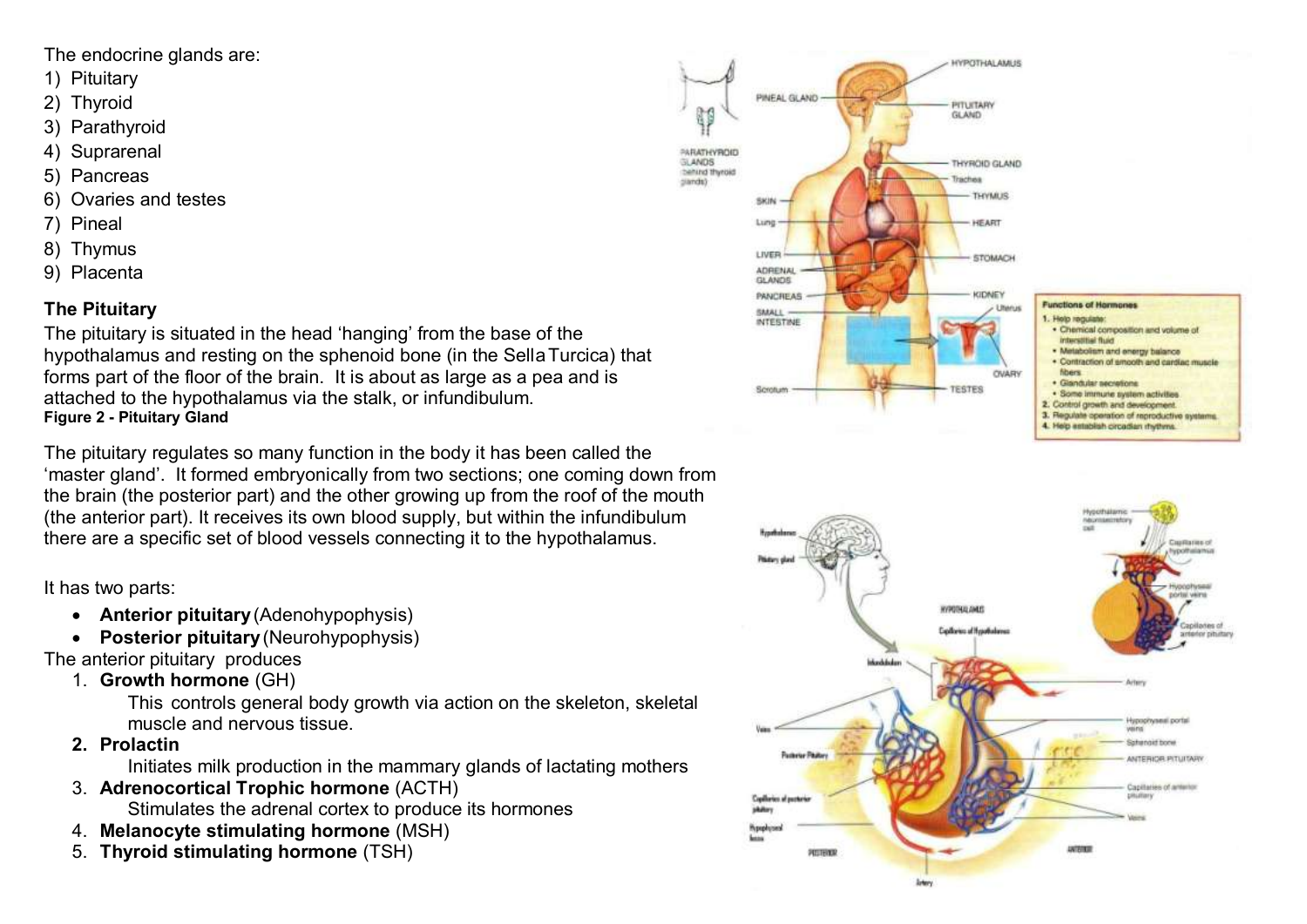Stimulates the thyroid to produce hormones

- 6. **Follicle stimulating hormone** (FSH)
	- a. Stimulates the ovaries to produce ova (eggs)
	- b. Stimulates the testes to produce sperm
- 7. **Luteinizing hormone** (LH)
	- a. In the female, it stimulates the ovaries to release the ova and prepares the endometrium of the uterus for implantation; it also stimulates the corpus luteum in the ovary. (The corpus luteum produces progesterone and prepares the mammary glands for milk production)
	- b. In the male it stimulates the production of testosterone in the testes.

The posterior pituitary produces:

- **Oxytocin** this stimulates the muscle in the wall of the uterus in childbirth (therefore produced initially at this time). It also stimulates milk ejection from the mammary glands during breastfeeding.
- **Anti-diuretic hormone** (ADH aka vasopressin) this reduces the volume of urine produced by stimulating water resorption in the distal convoluted tubule and collecting duct in the kidney. It also acts to increase blood pressure directly by causing constriction of the walls of arterioles.

In the anterior pituitary, the hormones are produced and stored in situ, but are only released when 'told to' by the hypothalamus, via releasing factors coming down the connecting vessels. In the Neurohypophysis, the hormones are synthesized in the hypothalamus and are stored in the posterior pituitary and released when required.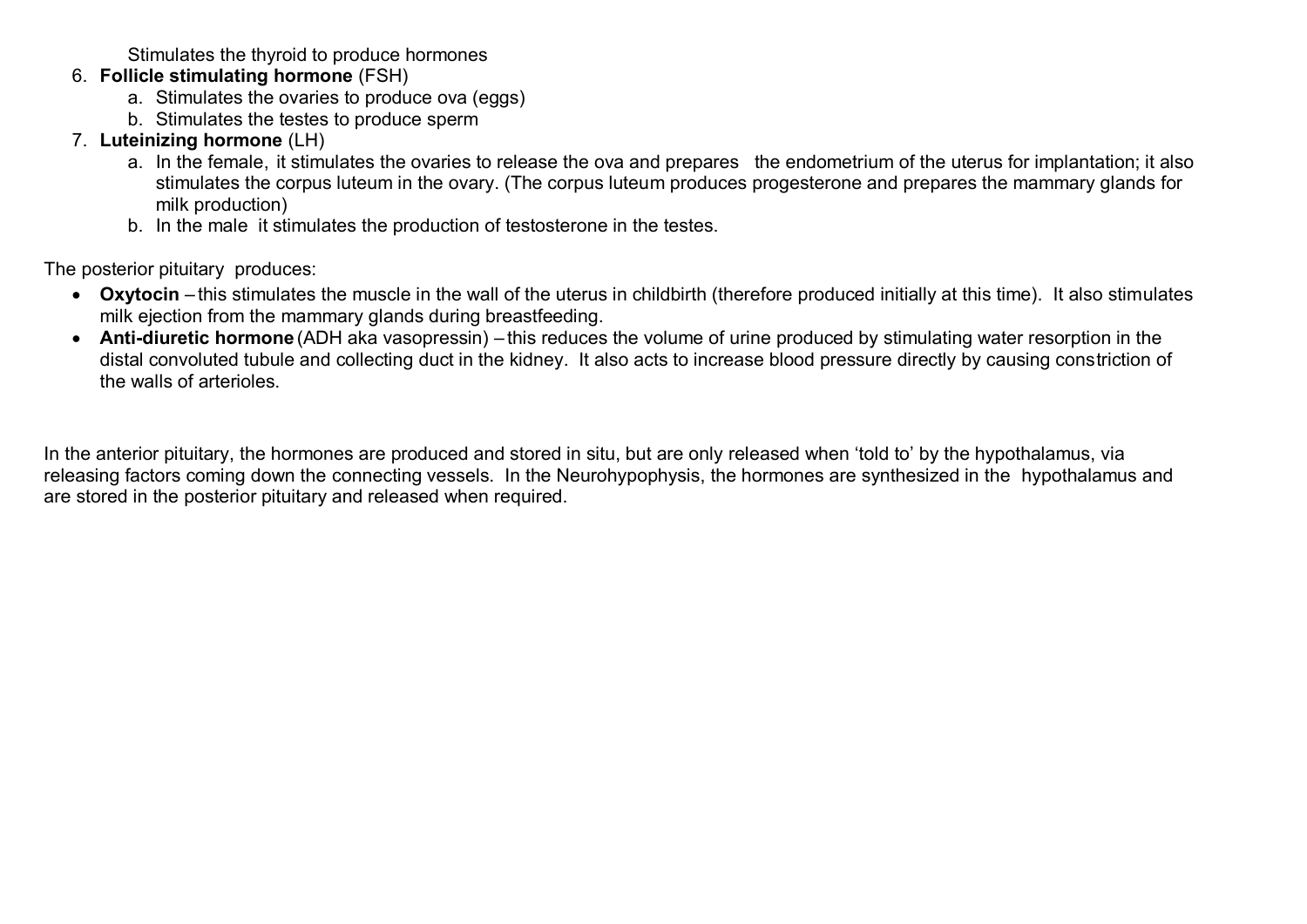### **Disorders:**

**GH** –Reduced secretion of this causes pituitary dwarfism, as opposed to genetic dwarfism, caused by undersecretion of growth hormone (officially as dwarf is anyone shorter than 4ft 10ins). Pituitary dwarfism is different to achondroplasia (circus' dwarfism):

- In pituitary dwarfism all the body parts are in proportion to each other.
- In achondroplasia is genetic with the head and body are relatively normal, but the limbs are short

**GH** – over secretion causes giantism. Giantism is anyone over 6ft 4in

**Figure 3 - Giantism**





**GH** - production of growth hormone after growth has stopped (i.e. all epiphyses have fused) in adulthood causes acromegaly; it shows as increased thickening of the skull, increased size of the jaw and broader hands)

A picture showing 'before and after' effect of acromegaly (Jaws from the James Bond films)

**Figure 4 - Acromegaly**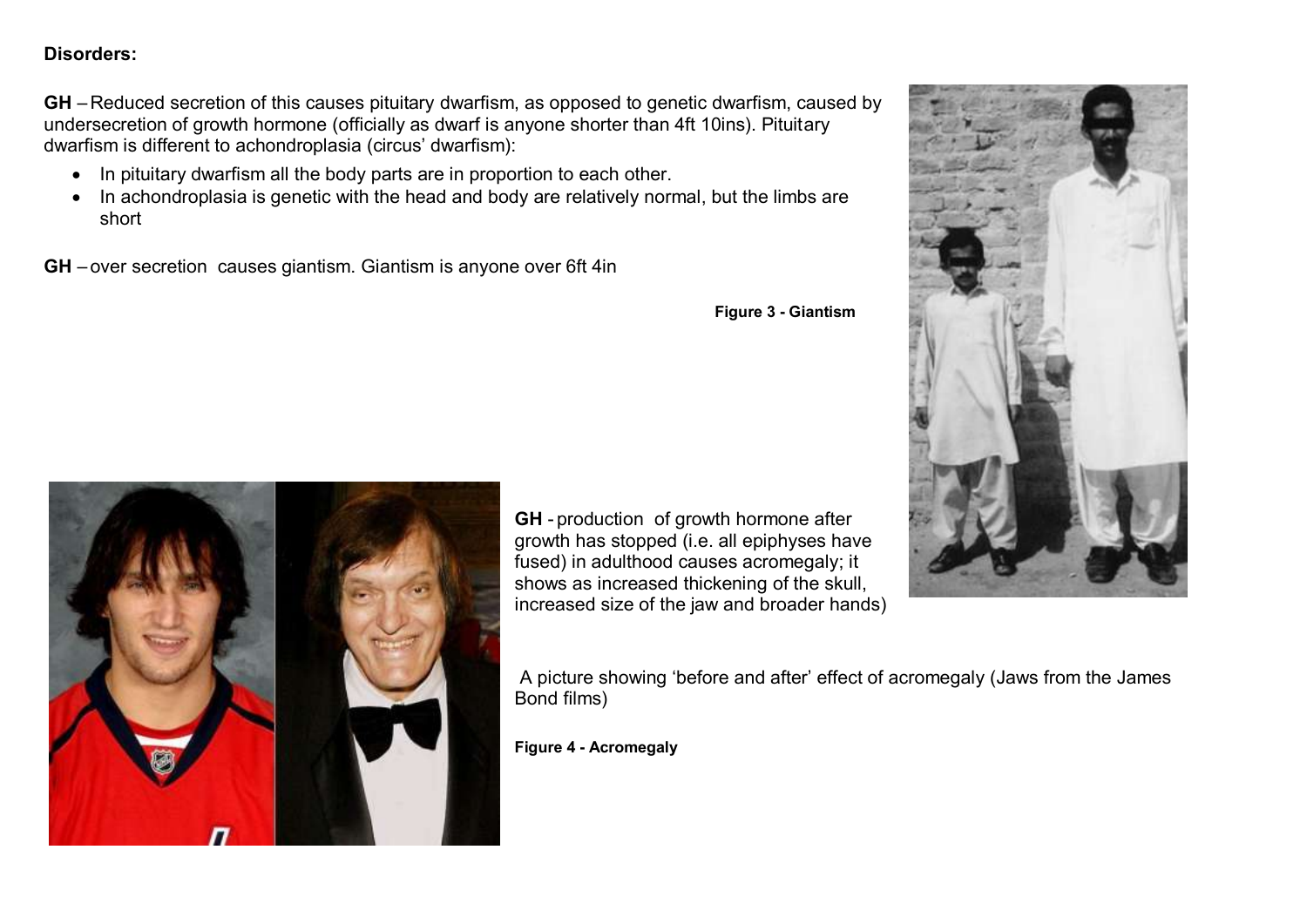**TSH** –increased production, with a resultant increased release of thyroid hormones

and increase in metabolic rate causes Graves Disease. This will increase the rate of all metabolic functions in the body. Symptoms include: increased heart rate, breathing, tremor, possible swelling of the gland and exophthalmos (bulging eyes)

**FSH**– reduced production of this can cause sterility via an inability to produce eggs or sperm

**LH**–lack of this also causes sterility, via an inability to produce eggs or sperm

**Prolactin**– increased production causes gallactorrhea (inappropriate milk production) and amenorrhea (absence of menstrual cycles) in women, and impotence (inability to attain an erection) and infertility in males

## **Pineal Gland**

This is situated at the roof of the third ventricle of the brain; its function is still unclear, though. It produces melatonin; more of this at night, and less in strong sunlight. The presence of increased amounts of melatonin causes sleepiness, and may contribute to the body's biological clock.

**ACTH**– increased ACTH release caused increased release ofglucocorticoids, causing Cushing's syndrome.

**Figure 5 - Cushing's Syndrome Symptoms**

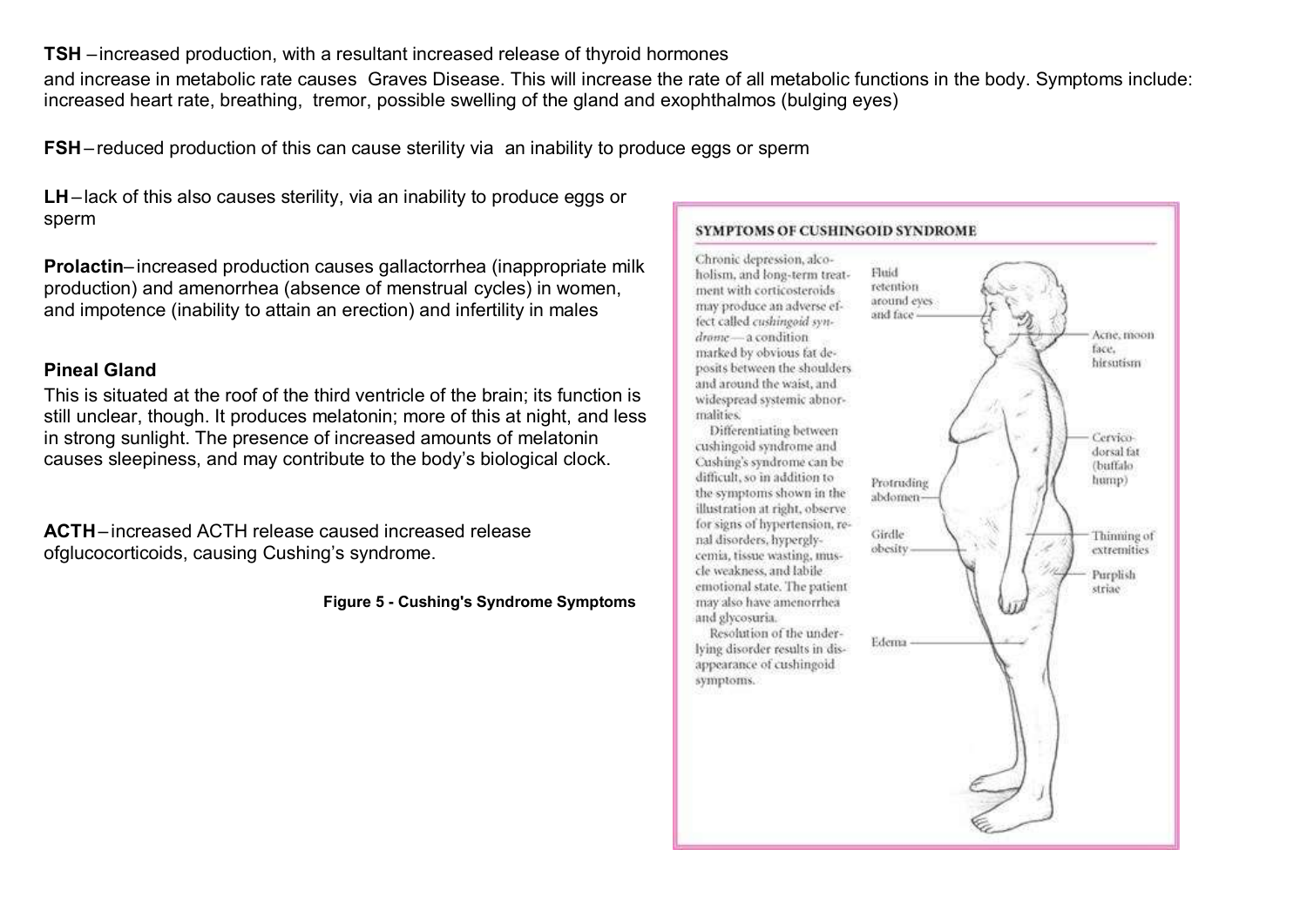**Disorders:**

**Seasonal Affective Disorder (SAD)** – a type of depression arising during the winter months, because there is less light. Some broad spectrum lights are thought to help this.

# **The Thyroid gland**

The thyroid gland consists of two glands, one each side of the trachea, just below the larynx. The two lobes are joined by the isthmus, across the front of the trachea.

**Figure 6 - The Thyroid Gland**

It produces three hormones:

- **Thyroxin (T4**)
- **Tri-idothyronine (T3**) (Of these two the latter is more potent and faster acting)
- **Calcitonin**

**T3 and T4** have 3 effects:

- Regulation of metabolism–by stimulating carbohydrate breakdown and protein synthesis.
- Regulation of growth and metabolism. It therefore works with GH in children to stimulate tissue growth (especially in the nervous system)
- Regulation of the activity of the nervous system and reactivity. It produces an increase in: blood flow, an increase in rate and force of heartbeat, an increase in blood pressure, an increase in gut motility and an increase in nervousness.

**Calcitonin**–with parathyroid hormone (see below) maintains homeostasis of ionic calcium and phosphate in the blood. It lowers blood calcium by increasing calcium storage in bone, and reducing osteoclast (bone breakdown) activity

## **Disorders**:

Hypersecretion of T3 and T4– causes Grave's disease: thyroid enlargement (goitre), exopthalmos, increased heat production, heat intolerance, increased sweating, and weight loss despite healthy appetite, tremor and nervousness.

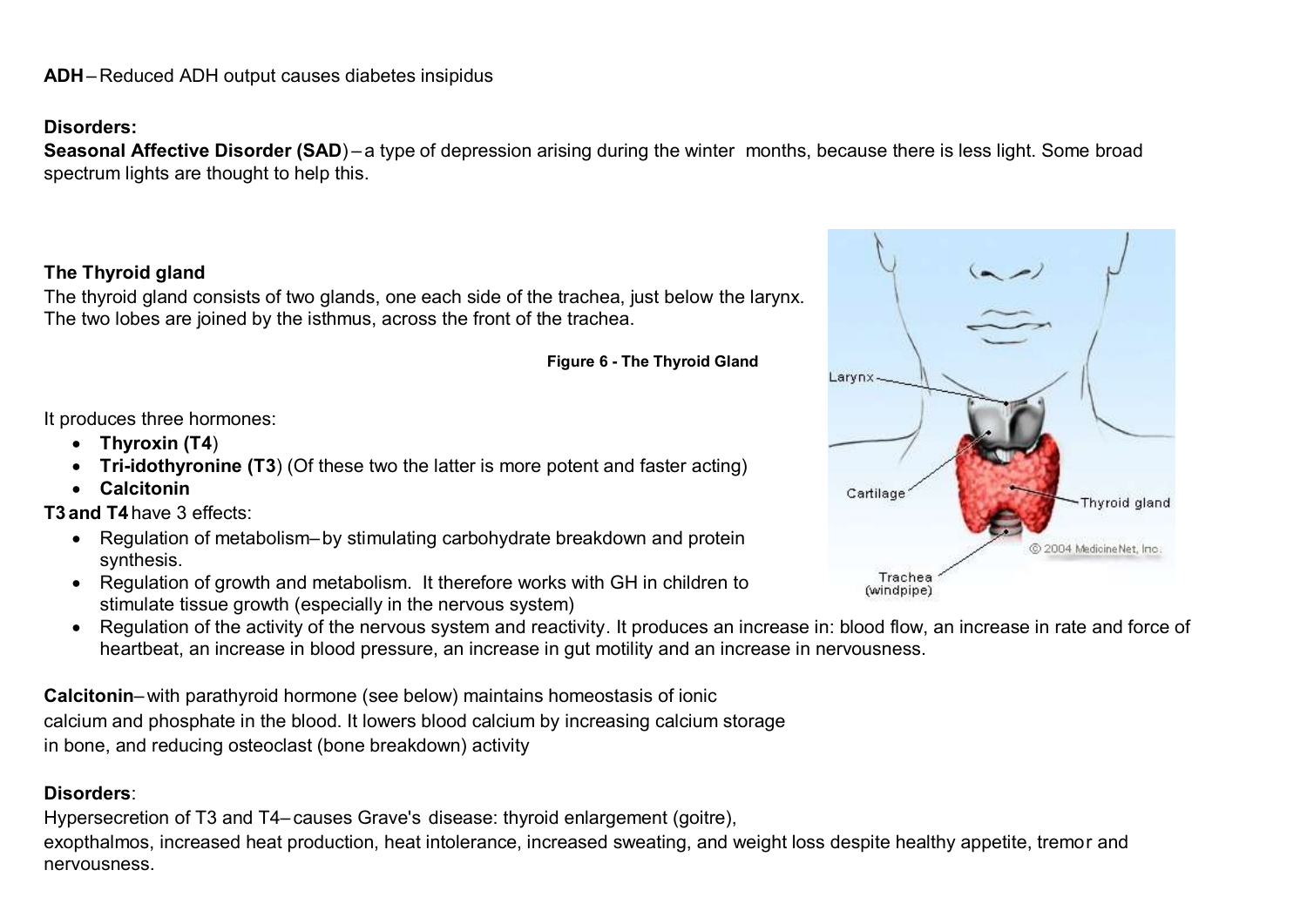

Exophthalmos (bulging eyes)



Graves' disease is a common cause of hyperthyroidism, an over-production of thyroid hormone, which causes enlargement of the thyroid and other symptoms such as exophthalmos, heat intolerance

and anxiety

Normal thyroid

Enlarged thyroid

Diffuse goiter

**\*ADAM.** 

**Figure 8 - Myxoedema - Before and After Treatment**

**Figure 7 - Graves Disease - overactive thyroid**

Hyposecretion -T3 and T4 are vital for development of the brain and nervous system in the foetus and children, so this causes cretinism: dwarfism, severe mental retardation; in adults it causes myxoedema: puffiness of the face, slow heart rate, low body temperature, sensitivity to cold, weakness, lethargy, weight gain and being less alert.

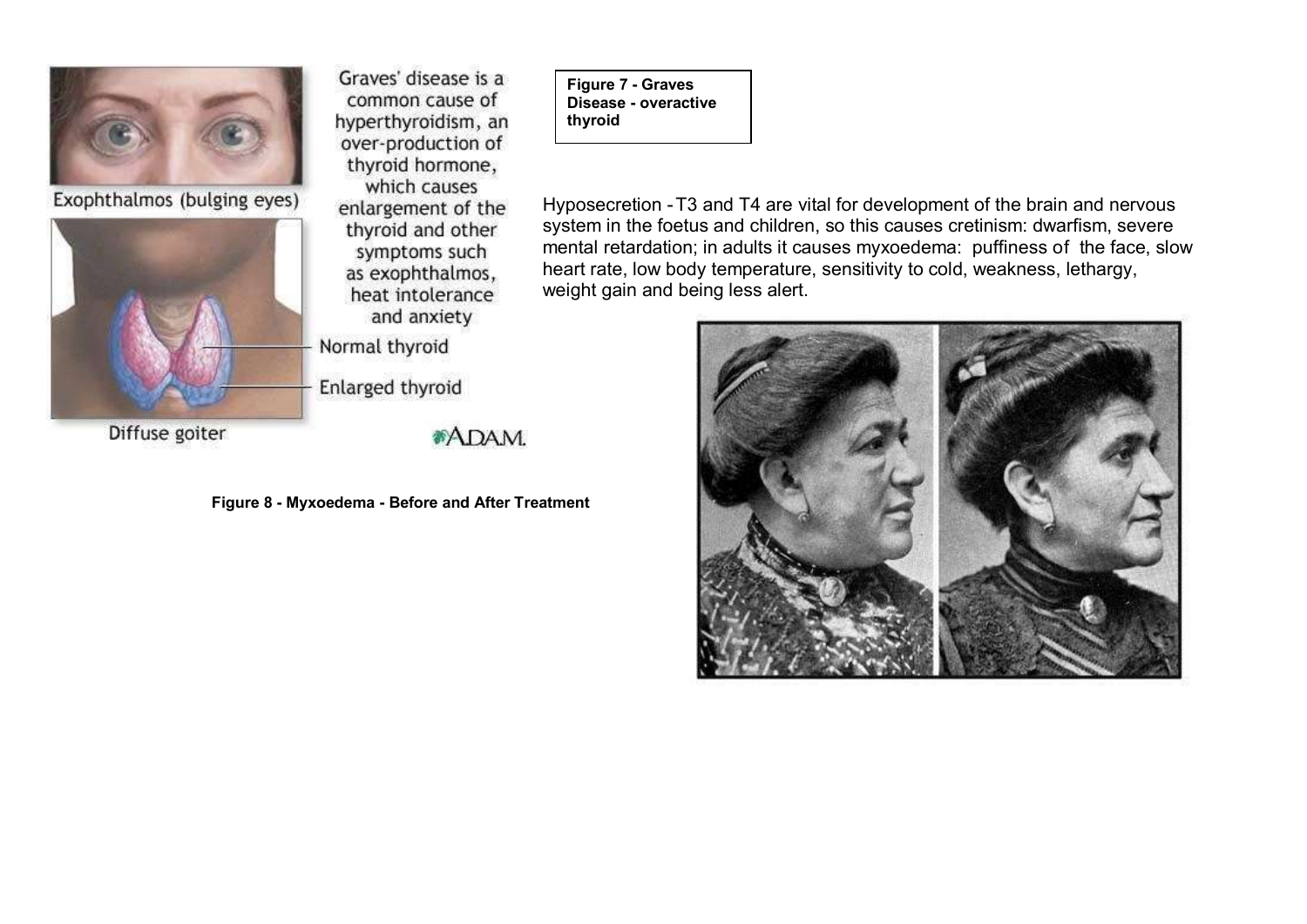## **Parathyroid glands**

There are 4 parathyroids, 2 on each side on the posterior surface of the thyroid gland. **Figure 9 - Position of** 

They produce parathyroid hormone (aka PTH or parathormone). This increases the levels of calcium and phosphate in the blood by:

- Increasing their absorption from the gut
- Releasing them from bone (i.e. from storage)
- Stimulating the reabsorption of calcium and phosphate in the kidney

## **Disorders:**

- Hyposecretion causes muscles twitches and spasms, leading to tetany.
- Hypersecretion results in osteitis fibrosa cystica, from demineralisation and causes them to become brittle.

**Parathyroid**

## **Thymus Gland**

This is a bi-lobed lymphatic organ situated in the mediastinum (behind the sternum, between the lungs). It is particularly large in infants; it reduces significantly in size by adulthood:

Strictly speaking it is not an endocrine gland, it is involved in the immune system, but releases hormones as well; these hormones are mainly to proliferate and help mature T cells, but evidence exists that they also help retard the aging process.

## **Suprarenal (adrenal) glands**

There are two suprarenal glands, one top of each kidney. Each gland has two parts:

- **Adrenal cortex** (outer)
- **Adrenal medulla** (inner)





**Figure 10 - Adrenal (Suprarenal) Gland**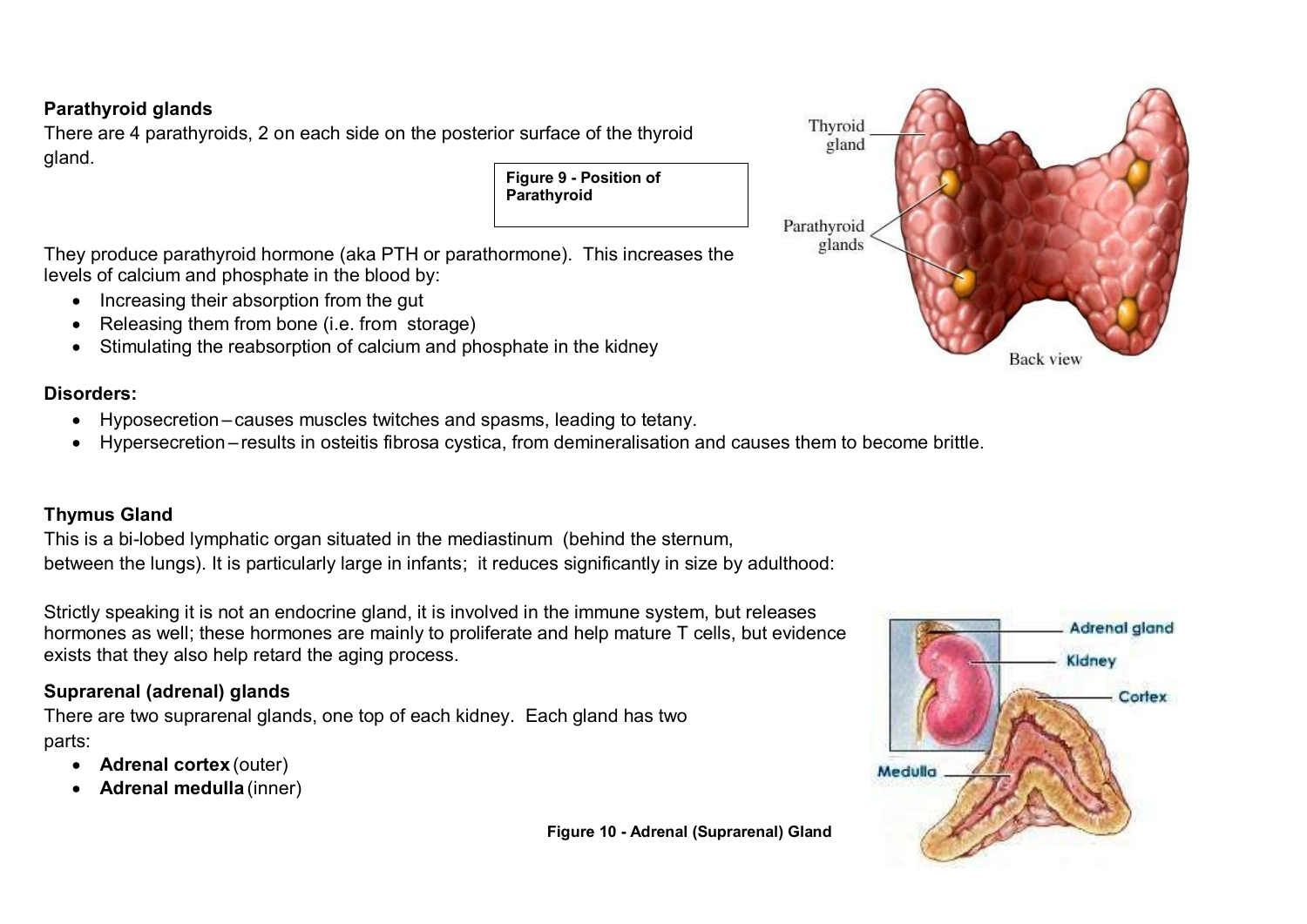## **Adrenal cortex**

This produces:

**Aldosterone** – this acts via the kidney to increase the amount of sodium in the blood by reabsorbing it from the urine (increasing the salt content of the blood causes a consequent reabsorption of water [to dilute it], hence increasing blood volume and blood pressure).

## **Glucocorticoids** (steroids)

- These stimulate the conversion of fat and protein to glucose (gluconeogenesis)
- They help the body cope with stress; via gluconeogenesis and making us more alert, thus helping us cope with stressful situations
- They are anti-inflammatory but at the same time they slow healing and reduce the body's ability to fight disease.

## **Adrenal medulla**

This produces adrenalin (mainly), which is a sympathomimetic, i.e. it has the same actions as the sympathetic nervous system:

- Increases blood pressure (via increased heart rate and vasoconstriction)
- Increased rate of respiration
- Dilates the bronchioles
- Increases the efficiency of muscle contraction
- Increases blood glucose level
- Increases cell metabolism
- Increases sphincter tone
- Decreases the rate of digestion

It can be seen from these that the general effect is to prepare the body for the 'fight or flight' response.

# **Disorders:**

## **Addison's disease**

This is from hyposecretion of glucocorticoids and aldosterone. It manifests as mental lethargy, anorexia, vomiting, weight loss, hypoglycaemia and muscular weakness. Reduced Aldosterone elevates blood potassium and reduces blood sodium ; it lowers blood pressure, causes dehydration, decreased cardiac output and arrhythmias. **Figure 11 - Addison's Disease, Showing Darker Colouration of Buccal Mucosa from Friction With the Teeth. It can also be seen on the Bridge of the Nose (with Glasses) and on the Shoulders, from Bra Straps**

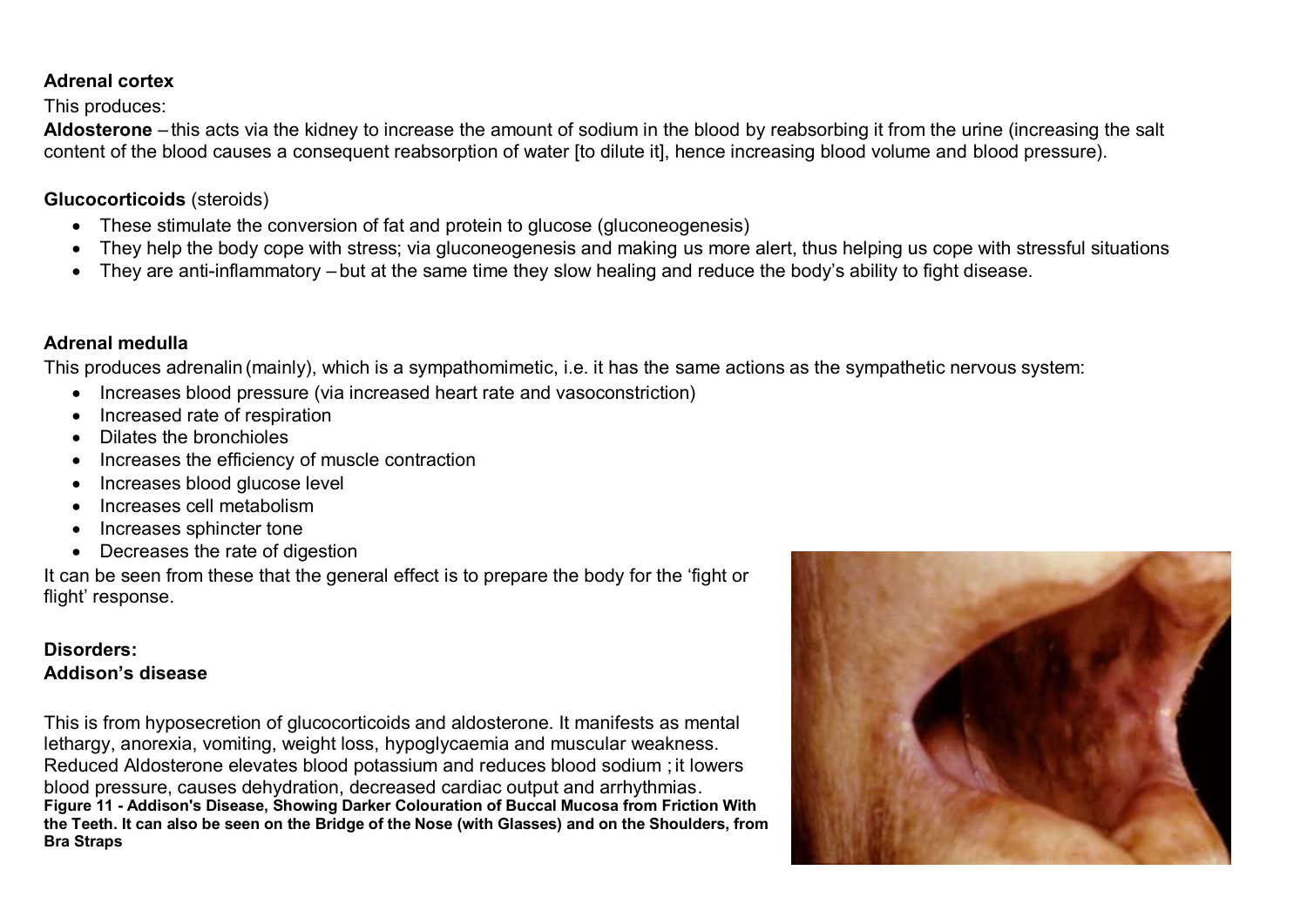**Cushing's syndrome** – is from an over production of glucocorticoids;

- Weight gain, particularly around your midsection and upper back
- Fatigue
- Muscle weakness
- Rounding of your face (moon face
- Fatty pad or hump between your shoulders (buffalo hump)
- Pink or purple stretch marks (striae) on the skin of your abdomen, thighs, breasts and arms
- Thin and fragile skin that bruises easily
- Slow healing of cuts, insect bites and infections
- Depression, anxiety and irritability
- Loss of emotional control
- Thicker or more visible body and facial hair (hirsutism)
- Irregular or absent menstrual periods in females
- Decreased libido
- Erectile dysfunction in males
- Bone loss, leading to fractures over time

**Figure 12- Cushing's Syndrome, Showing 'Moon Face' and Striae on the Skin**

**Phaeochromocytoma** – A tumour of the adrenal medulla resulting in increased adrenaline; rapid heartbeat, headache, high blood glucose (and in urine), elevated basal metabolic rate, flushing, nervousness, sweating and reduced GIT movements. It effectively puts the person into a persistent 'fight of flight' response, which can exhaust of kill of not treated.

**Figure 13 - Phaeochromocytoma - Tumour of the Adrenal Medulla**





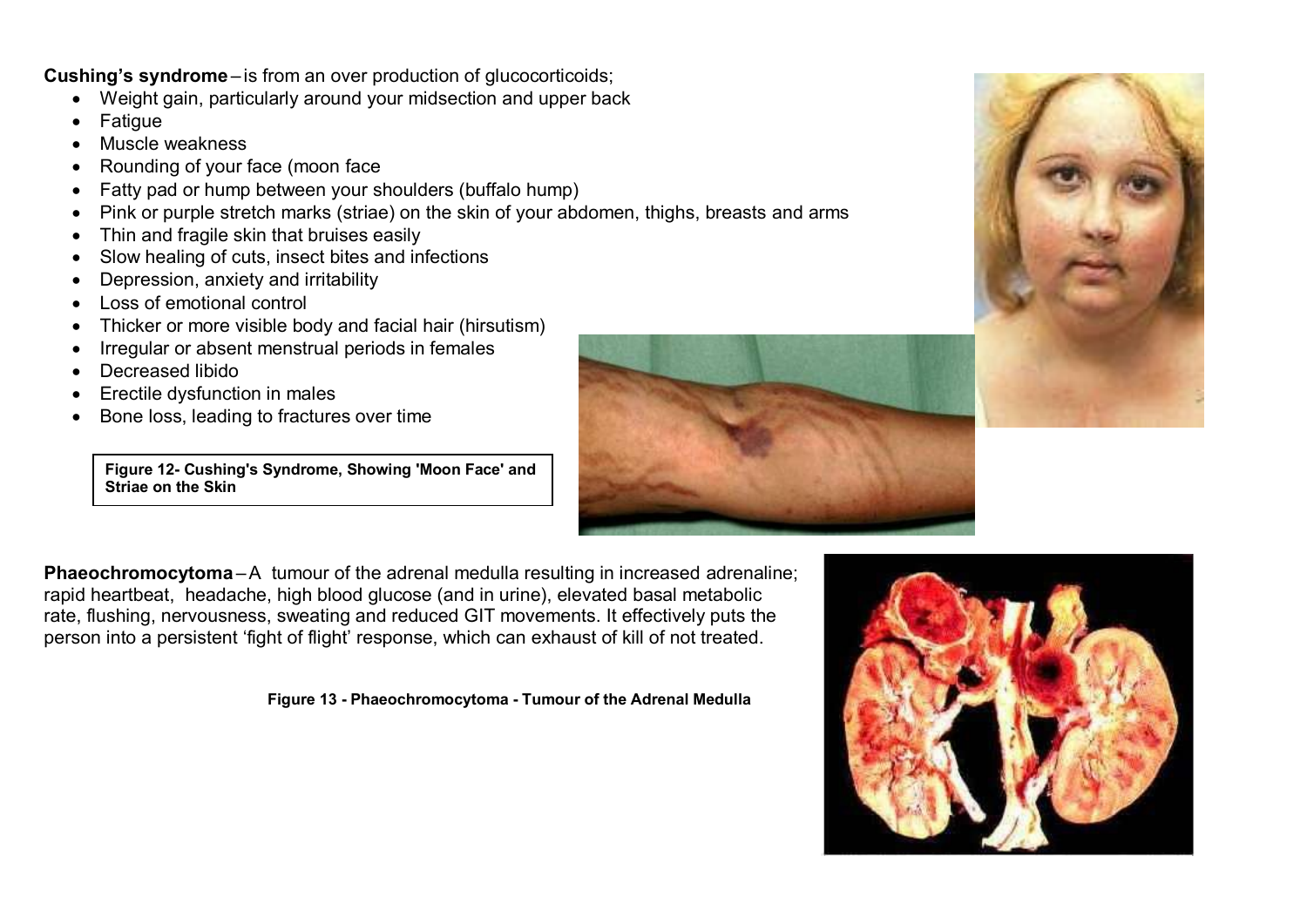### **Pancreas**

The endocrine part of this gland is clusters of cells over its surface (Islets of Langerhans). In the adult it produces two hormones :its storage as glycogen and fat)

(From all the above it can be seen that there are three hormones which increase blood glucose (adrenalin, glucocorticoids and glucagon), but only one that decrease sit –insulin)

- **Glucagon**–increases blood glucose
- **Insulin** decreases blood glucose (by taking it out of circulation and stimulating

## **Disorders:**

**Glucagon**– can be caused by a tumour and results in hyperglycaemia unless insulin can keep pace

**Insulin**– a deficiency in insulin production (or a resistance to its efficacy) causes

Diabetes mellitus (melli=honey). There are two types

- **Type I** thought to be autoimmune. Causes atherosclerosis and other cardiovascular disorders, ischaemic heart disease, peripheral neurovascular disease and gangrene.
- Type II diabetes-aka 'late, or mature, onset diabetes', and constitutes probably 90% of all cases. It usually occurs in people over 40 and overweight; here blood glucose can be usually controlled by diet, exercise and weight loss.

## **The Ovaries**

These are paired oval-shaped bodies found in the pelvis cavity. They produce the female sex hormones oestrogen and progesterone **Oestrogen**:

- Stimulates the development and maintenance of female secondary sexual characteristics: fat distribution in breasts, hip, mons pubis and abdomen, voice pitch and broad pelvis.
- Acts synergistically with oestrogen to prepare the endometrium for implantation
- Lowers blood cholesterol

Progesterone is produced by the corpus luteum: and the mammary glands for lactation

They both act back on the hypothalamus to reduce FSH releasing factors, hence reducing the output of FSH and LH from the anterior pituitary. This inhibition provides the basis for birth control pills.

They also produce inhibin, a hormone that acts back on the pituitary, suppressing FSH and LH; and also relaxin, a hormone that is released in the last trimester of pregnancy and acts to relax ligamentous structures, the cervix and the symphysis pubis to aid childbirth vis-à-vis the passage of the head down the birth canal.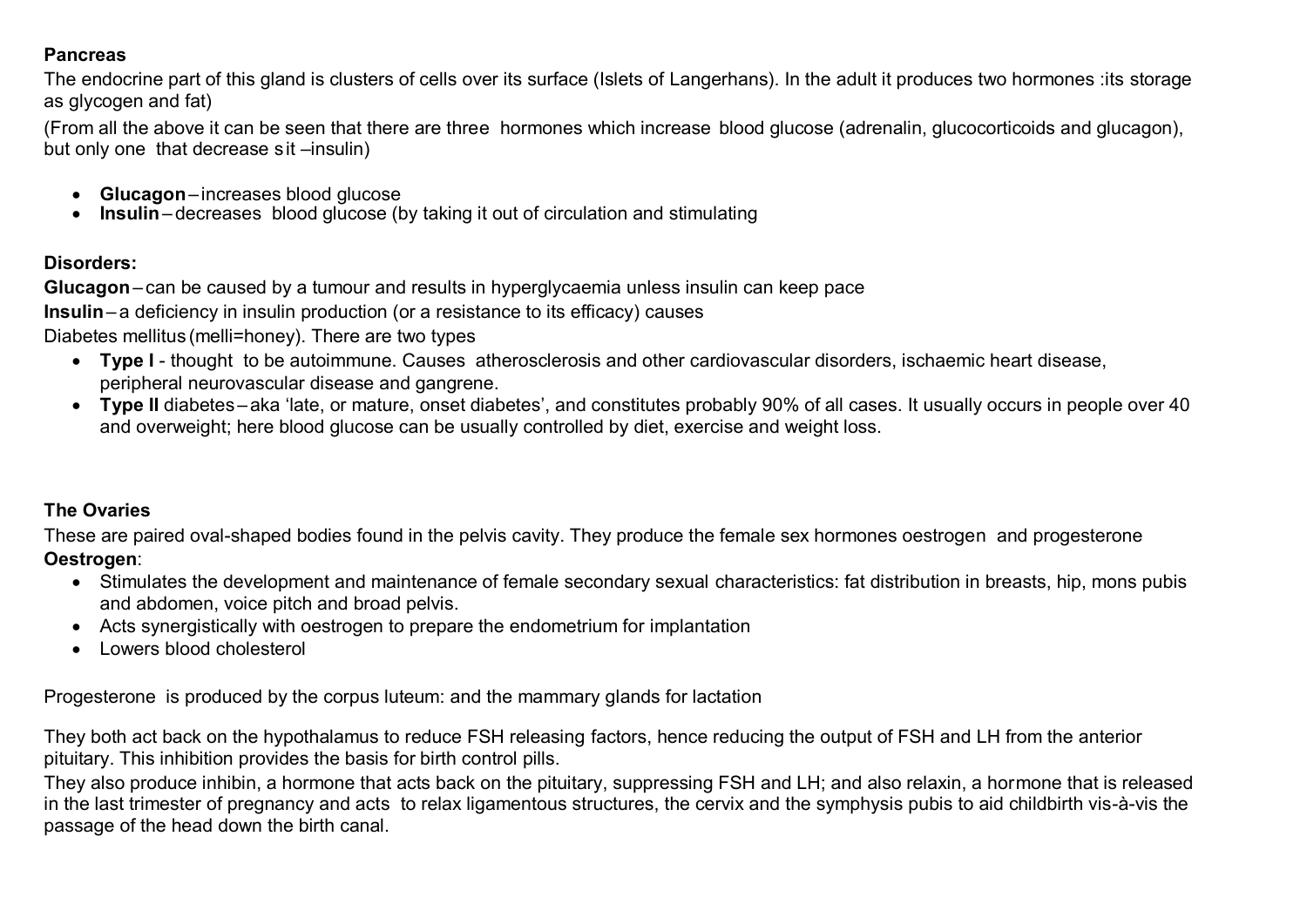### **The Menstrual Cycle**

The duration of the menstrual cycle is 24 – 35 days, but 28 days is regarded as 'normal' (hence the word 'menses' = month).

**Figure 14 - Diagram Showing the Different Phases of Hormone Levels over the Menstrual Cycle, Along with Change in the Endometrium**

It is divided into certain phases:

### **The menstrual phase**

This lasts roughly the first 5 days of the cycle (Fig. 95), day 1 traditionally defined as the beginning of the cycle; the menstrual flow consisting of 50-150ml of blood. It occurs because of declining amounts of oestrogen and progesterone causes the uterine spiral arteries to constrict, shutting off the blood supply to the endometrium. It is cast off and comes out via the vagina; also at this time, about 20 or so follicles begin to enlarge.

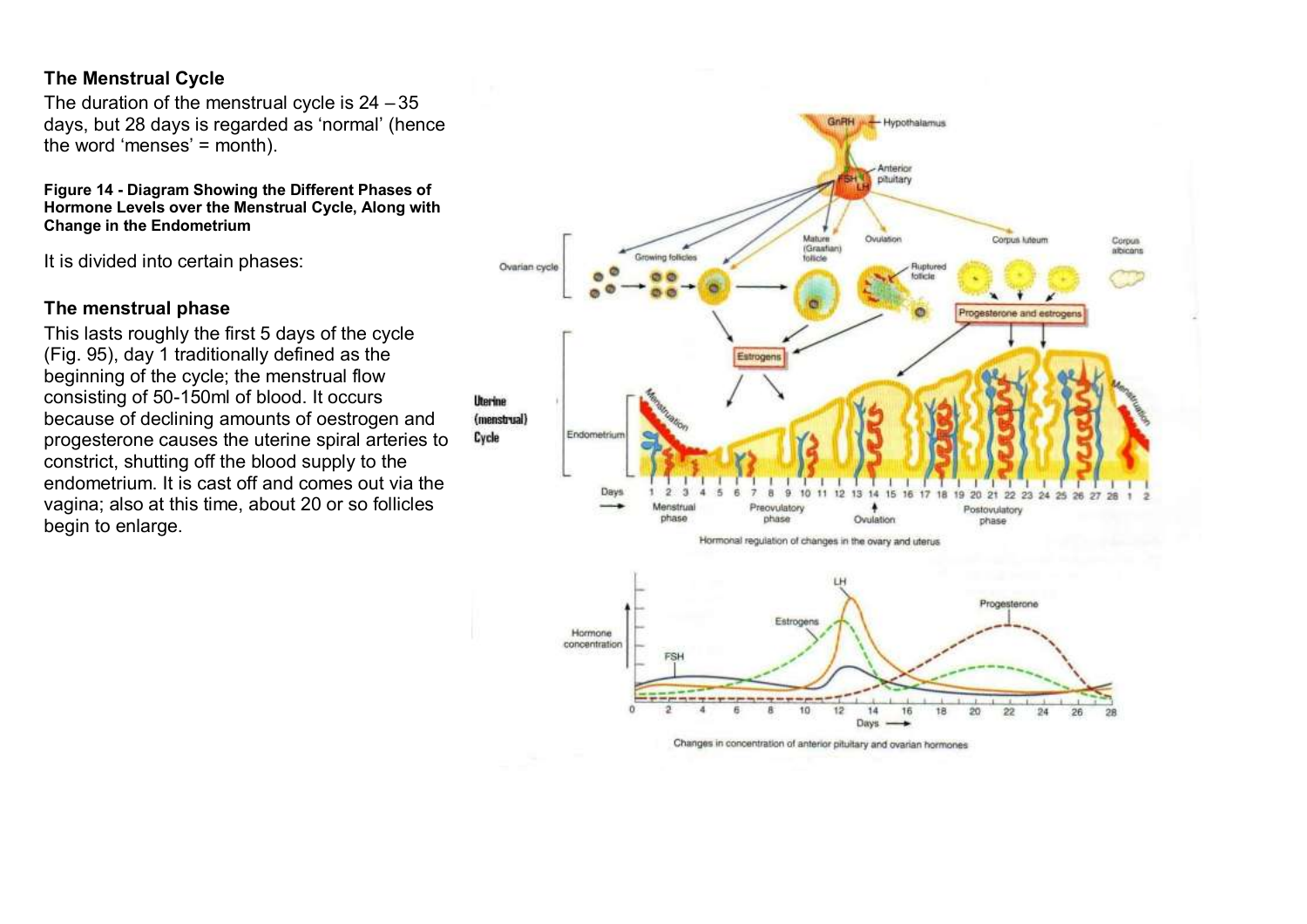## **Preovulatory phase**

This occurs between menstruation and ovulation; it lasts between days 6 – 13. The 20 or so follicles continue to grow and begin to secrete oestrogen and inhibin. By about day 6 one follicle has outgrown all the others and becomes the dominant one; the oestrogen and inhibin suppress the release of FSH, so the other follicles stop developing and undergo atresia. The developing follicle now becomes mature (Graafian follicle) and increases its oestrogen production under the influence of LH, and at maturity is about 2cm in diameter.

Oestrogens are the primary ovarian hormones before ovulation; the menstrual and Preovulatory phases are called the follicular phase.

The oestrogens produced by the follicle pass into the blood and stimulate the repair of the endometrium; its thickness doubling to 4 - 6mm, hence is called the proliferative phase of the uterus.

## **Ovulation**

The rupture of the Graafian follicle results in the release of the secondary oocyte (egg –cell) into the pelvic cavity and occurs on day 14. At this time the body temperature increases by  $0.4 - 0.6^\circ$  F, from a small increase in progesterone prior to ovulation; also the cervix rise and dilates, the mucous plug becoming clear and stretchy.

#### **Figure 15 - Anatomy of Female Reproductive System**

## **Postovulatory phase**

This lasts for 14 days and represents the time between ovulation and the next menses. After ovulation, LH stimulates the ruptured follicle to develop into the corpus luteum(yellow body); during its 2 week life span it secretes progesterone and some oestrogen. In the ovary, if the egg is fertilized (usually during its passage down the fallopian tube), the corpus luteum last longer than 2 weeks; it is maintained by human chorionicgonadotrophin (hCG), a hormone produced by the chorion of



the embryo as early as 8 –12 days after fertilization. The chorion develops into part of the placenta and hCG in blood and urine is a test for pregnancy.

As pregnancy progresses, the placenta secretes oestrogens to support the pregnancy, and progesterone to support pregnancy and breast development for lactation. With the development of the placenta, the function of the corpus luteum becomes minor. In the ovaries this is called the luteal phase.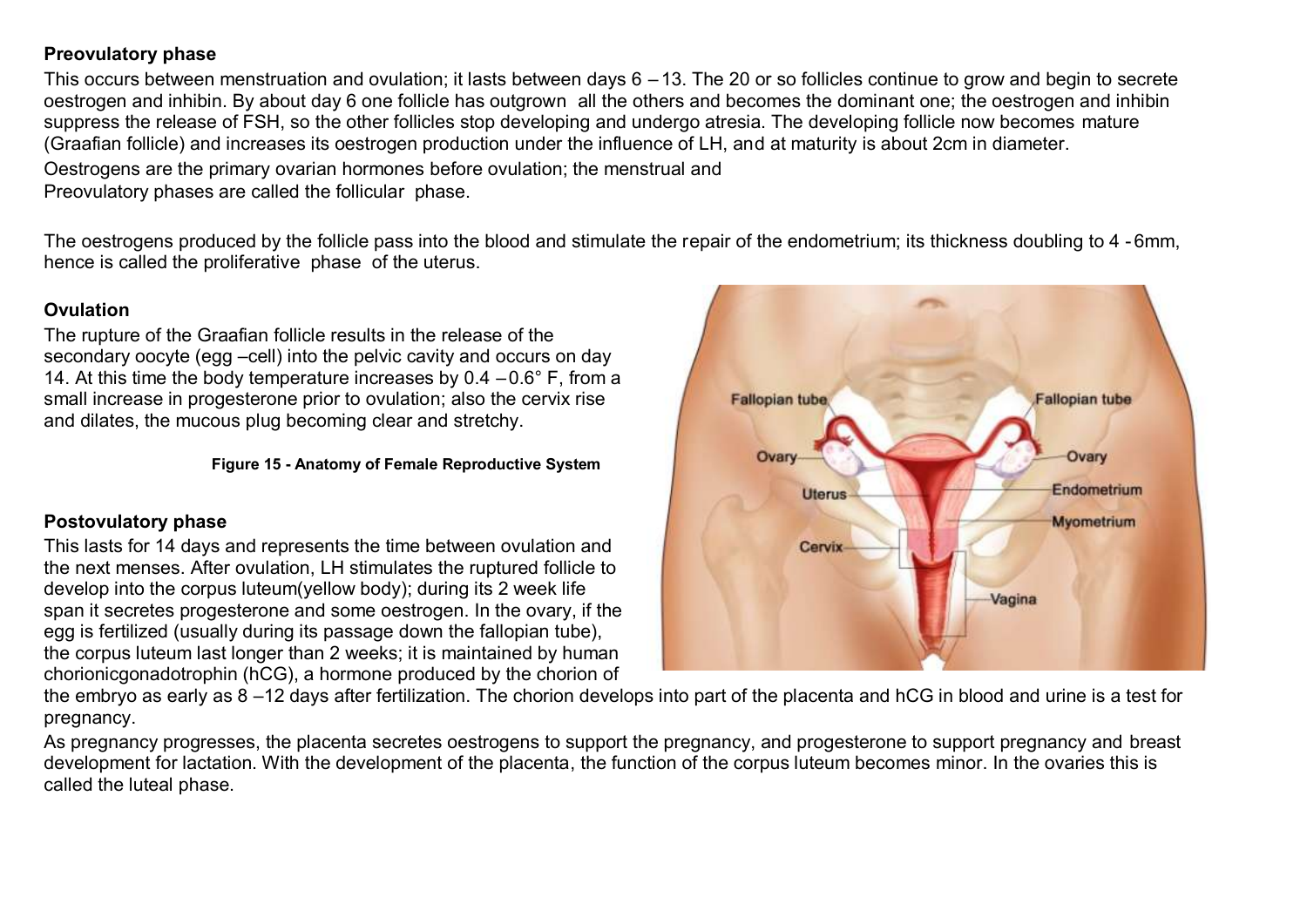If hCG does not rescue the corpus luteum, it degenerates into a scar called the corpus albicans (white body); the consequent lack of oestrogen and progesterone then causes menstruation. The reduction of oestrogen and progesterone and inhibin promote the release of releasing factors for FSH and the cycle starts all over again.

| <b>Hormones</b>                   | <b>Action</b>                                                                                                |
|-----------------------------------|--------------------------------------------------------------------------------------------------------------|
| <b>Gastrointestinal tract</b>     | Promotes secretion of gastric juices                                                                         |
| Gastrin                           | And movements of GIT                                                                                         |
| <b>Gastric Inhibitory Peptide</b> | Inhibits secretion of gastric juices                                                                         |
|                                   | Decreases GIT movement, stimulates insulin<br>production                                                     |
| Secretin                          | Stimulates secretion of pancreatic juice and bile                                                            |
| Cholecystokinin                   | Stimulates secretion of gastric juices, regulates<br>release of bile; creates feeling of fullness after food |
| Kidney                            | Increases rate of red cell production in bone marrow                                                         |
| Erythropoietin                    |                                                                                                              |
|                                   |                                                                                                              |
| Calcitriol (vit. D)               | Aids in absorption of calcium and phosphorus from<br>GIT                                                     |
| Renin                             | From juxtaglomerular apparatus, it activates                                                                 |
|                                   | angiotensin in the blood; this increases blood<br>pressure if the pressure to the kidney is too low          |
| Heart                             | Decreases blood pressure by stimulating excretion of                                                         |
| Atrial natriuretic peptide        | sodium from kidney                                                                                           |
| Prostaglandins                    | Involved in pro-inflammatory                                                                                 |
|                                   | Stimulates white blood cell chemotaxis and immune                                                            |
|                                   | responses<br>Situations                                                                                      |
|                                   | Affect smooth muscle contraction, glandular                                                                  |
|                                   | secretions, blood flow, reproductive processes,<br>platelet function, respiration, nerve impulse             |
|                                   | transmission, fat metabolism                                                                                 |
|                                   | Leukotrienes                                                                                                 |